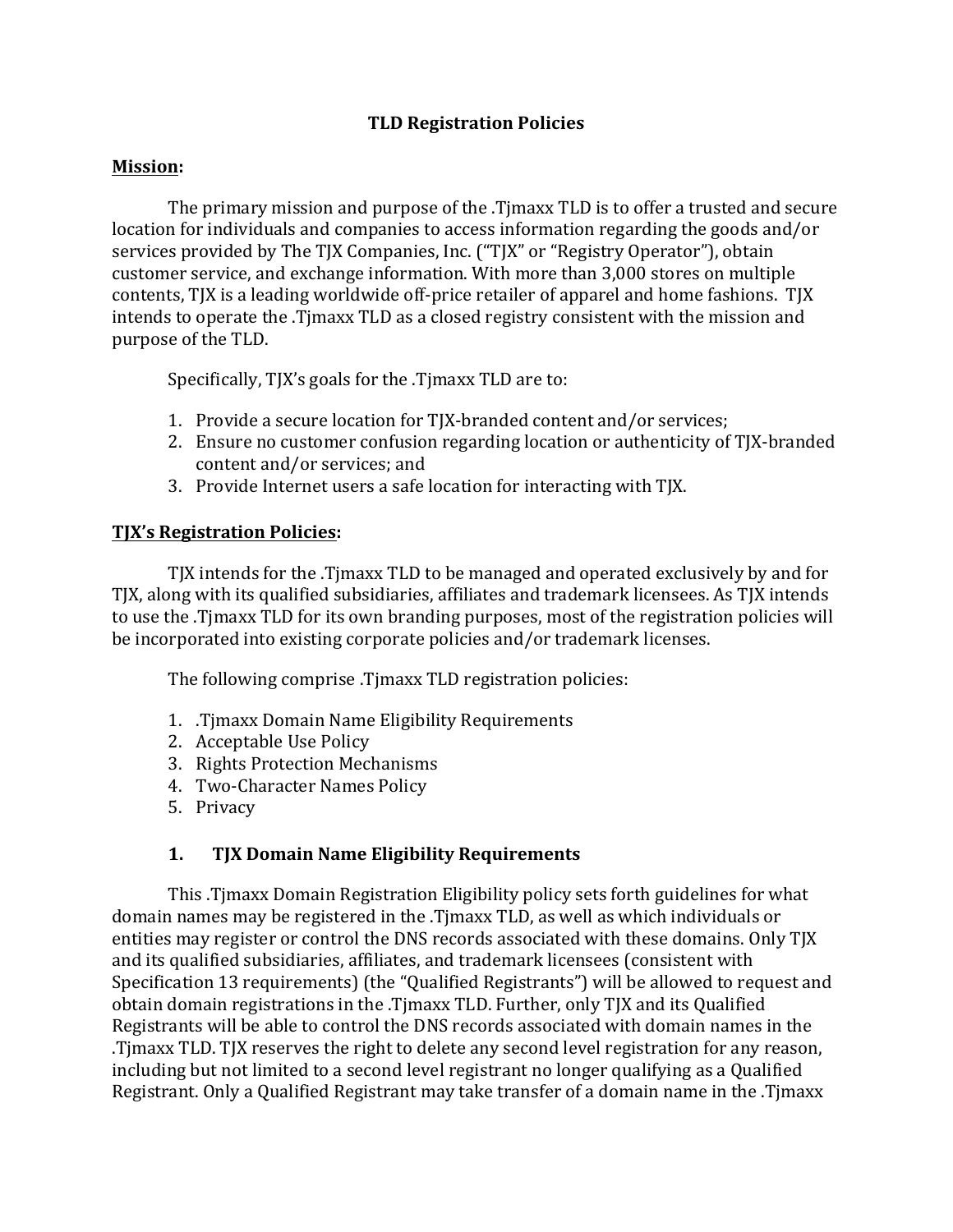TLD. Should a registrant of a domain name in the .Timaxx TLD cease to be a Qualified Registrant, Registry Operator (as defined herein) will revoke the domain name registration or will transfer the domain name to another Qualified Registrant that Registry Operator selects, at its sole discretion.

TJX reserves the right to modify its Domain Name Eligibility Requirements in its sole discretion, in accordance with ICANN regulation, and without prior notice, as well as the internal procedures established for requesting, approving, and registering names in the .Tjmaxx TLD. 

# **2.** Acceptable Use Policy

This Acceptable Use Policy sets forth the criteria and procedures by which TJX can lock, cancel, suspend, transfer or take ownership of a domain name in the .Timaxx TLD, either temporarily or permanently. The Acceptable Use policy may be invoked if a domain name in the .Timaxx TLD is being used in a manner that appears to threaten the stability, integrity or security of the .Timaxx TLD or in a fashion that may put the safety and security of a .Timaxx TLD registrant or user at risk or otherwise violates a TJX policy or procedure. The process also allows the Registry Operator to take preventive measures to avoid criminal or security threats.

The Acceptable Use Policy may be triggered through a variety of channels, including, among others, private complaint, public alert, government or law enforcement agency outreach, or on-going monitoring the Registry Operator or its partners. In all cases, Registry Operator or its designees will alert the sponsoring registrar(s) about any identified threats.

The following are some (but not all) activities that may trigger rapid domain takedown: 

- Phishing: the attempt by a third party to acquire personally identifiable information by masquerading as a TJX website.
- Pharming: the redirection of Internet users to websites other than those the user intends to visit, usually through unauthorized changes to the Hosts file on a victim's computer or DNS records in DNS servers.
- Dissemination of Malware: the intentional creation and distribution of "malicious" software designed to infiltrate a computer system without the owner's consent, including, without limitation, computer viruses, worms, key loggers, and Trojans.
- Fast Flux Hosting: a technique used to shelter Phishing, Pharming and Malware sites and networks from detection and to frustrate methods employed to defend against such practices, whereby the IP address associated with fraudulent websites are changed rapidly so as to make the true location of the sites difficult to find.
- Botnetting: the development and use of a command, agent, motor, service, or software which is implemented:  $(1)$  to remotely control the computer or computer system of an Internet user without their knowledge or consent, (2) to generate direct denial of service ("DDOS") attacks.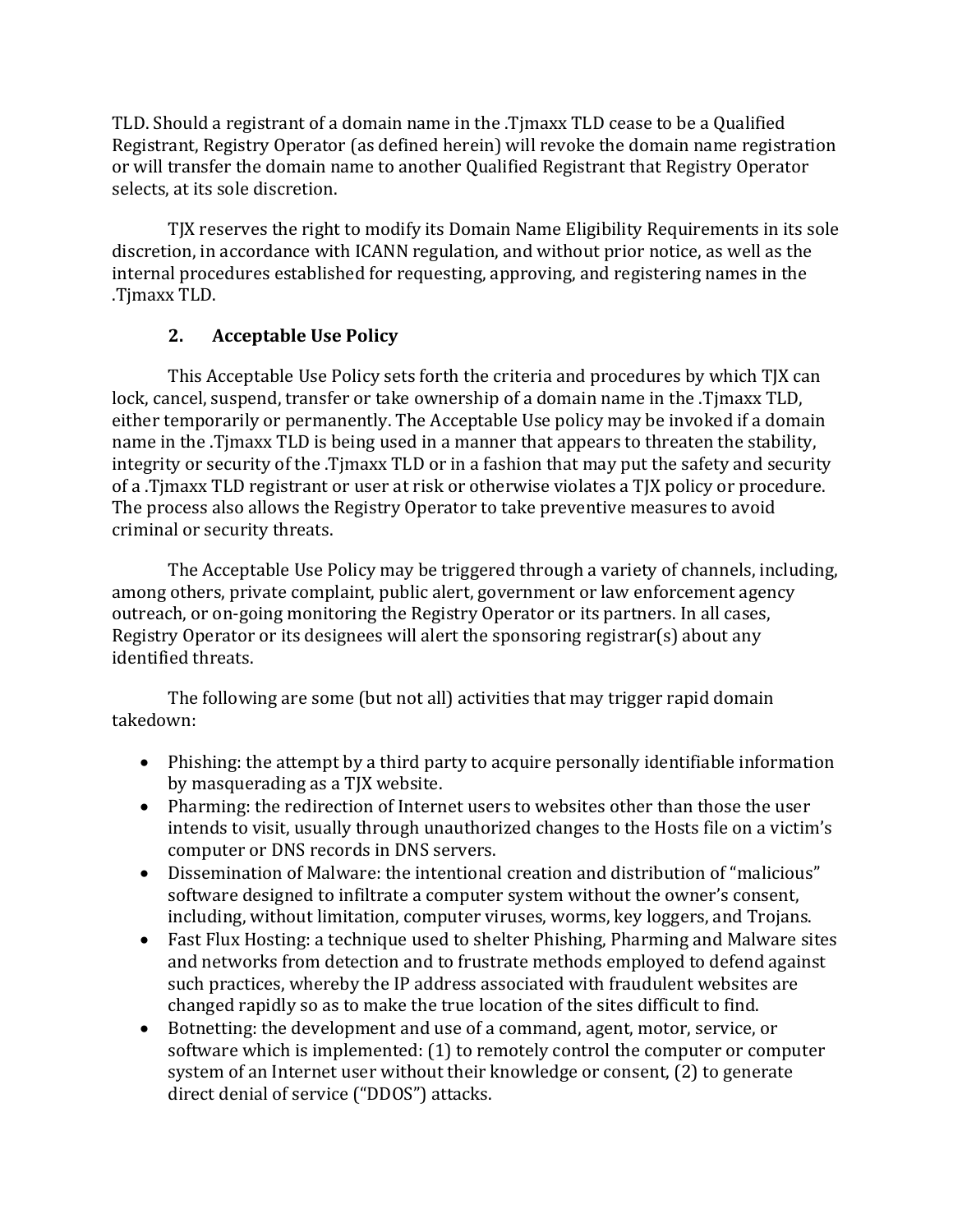- Malicious Hacking: the attempt to gain unauthorized access (or exceed the level of authorized access) to a computer, information system, user account or profile, database, or security system.
- Child Pornography: the storage, publication, display and/or dissemination of pornographic materials depicting individuals under the age of majority in the relevant jurisdiction.

Registry Operator reserves the right, in its sole discretion, to take any administrative and operational actions necessary, including, but not limited to, the use of computer forensics and information security technological services in order to implement the Acceptable Use Policy. In addition, Registry Operator reserves the right to deny, cancel, suspend, transfer, or otherwise alter any registration or transaction, or to place any domain  $name(s)$  on registry lock, hold or similar status, that it deems necessary, in its discretion  $(1)$ to protect the integrity and stability of the registry;  $(2)$  to comply with any applicable laws, government rules or requirements, requests of law enforcement, or any dispute resolution process; (3) to avoid any liability, civil or criminal, on the part of Registry Operator as well as its affiliates, subsidiaries, officers, directors, and employees; (4) to enforce the terms of the registration agreement or  $(5)$  to correct mistakes made by Registry Operator or any Registrar in connection with a domain name registration. TJX also reserves the right to place upon registry lock, hold or similar status a domain name during resolution of a dispute or court proceeding or to enforce the .Tjmaxx TLD Domain Name Eligibility Requirements.

Registry Operator reserves the right to modify this Acceptable Use Policy without prior notice and in its sole discretion as allowed by ICANN policy and regulation.

# **3. Rights Protection Mechanisms**

TJX is committed to following all mandatory ICANN rights protection mechanisms aimed at protecting third party intellectual property rights within the .Timaxx TLD. TJX plans to operate and maintain the .Timaxx space as an extension of its current branding activities and to limit the registration and control of DNS records associated with .Timaxx domain names to TJX and its Qualified Registrants; therefore, it is highly unlikely that names under .Tjmaxx would infringe upon the intellectual property rights of third parties.

Nevertheless, TJX plans to implement all Rights Protection Mechanisms ("RPMs") as required by ICANN, including:

- Implementation of the Trademark Claims Process
- Implementation of the Uniform Dispute Resolution Policy ("UDRP")
- Implementation of the Uniform Rapid Suspension ("URS") mechanism

### **4. Two-Character Names Policy**

Pursuant to the polices outlined above, Registry Operator and its Qualified Registrants will be the sole registrants of all domain names within the .Timaxx TLD.